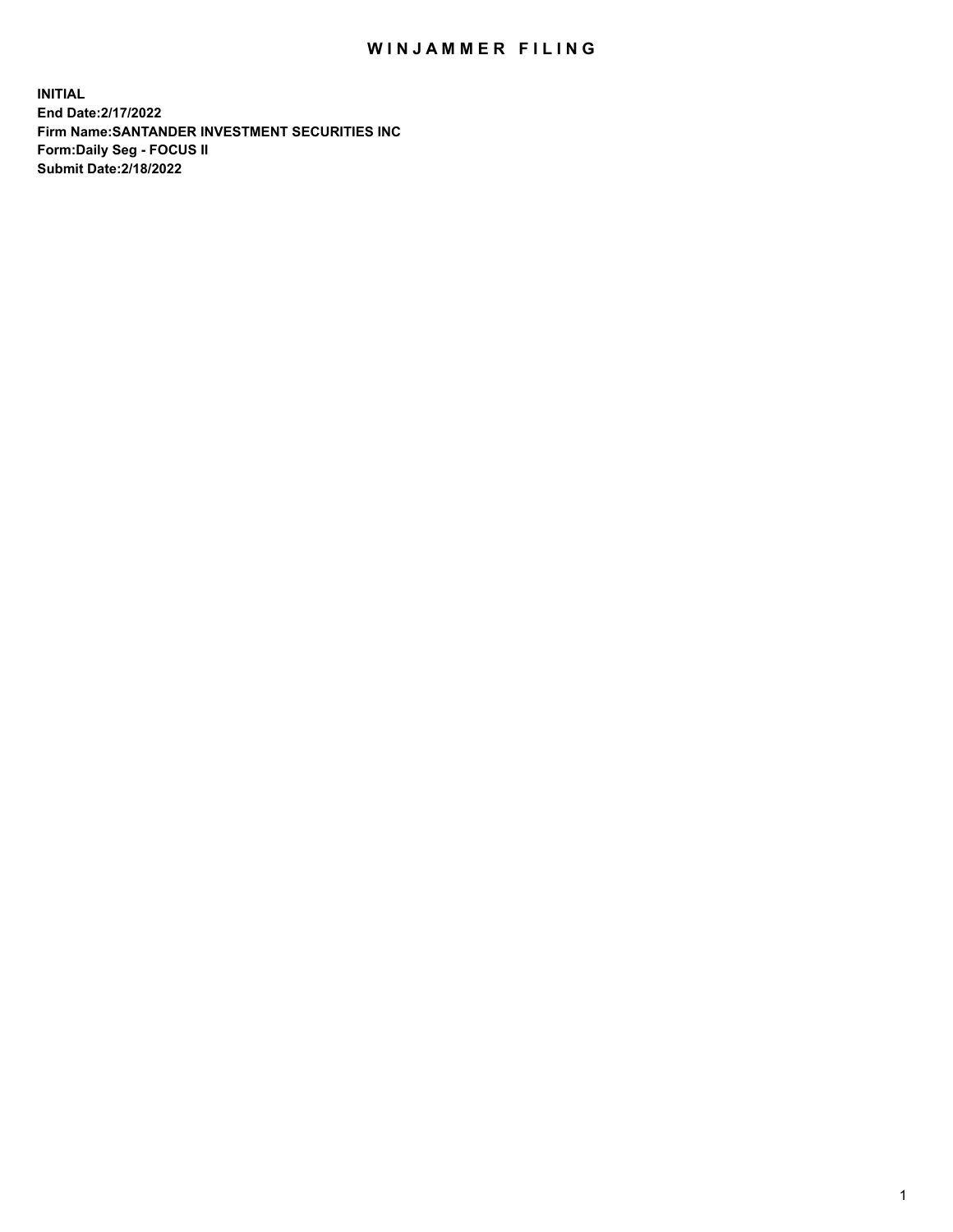**INITIAL End Date:2/17/2022 Firm Name:SANTANDER INVESTMENT SECURITIES INC Form:Daily Seg - FOCUS II Submit Date:2/18/2022 Daily Segregation - Cover Page**

Name of Company **SANTANDER INVESTMENT SECURITIES INC** Contact Name **Richard Ro** Contact Phone Number **(212) 350-3662** Contact Email Address **richard.ro@santander.us** FCM's Customer Segregated Funds Residual Interest Target (choose one): a. Minimum dollar amount: ; or **70,000,000** b. Minimum percentage of customer segregated funds required:% ; or **0** c. Dollar amount range between:and; or **0 0** d. Percentage range of customer segregated funds required between:% and%. **0 0** FCM's Customer Secured Amount Funds Residual Interest Target (choose one): a. Minimum dollar amount: ; or **0** b. Minimum percentage of customer secured funds required:% ; or **0** c. Dollar amount range between:and; or **0 0** d. Percentage range of customer secured funds required between:% and%. **0 0** FCM's Cleared Swaps Customer Collateral Residual Interest Target (choose one): a. Minimum dollar amount: ; or **0** b. Minimum percentage of cleared swaps customer collateral required:% ; or **0** c. Dollar amount range between:and; or **0 0**

d. Percentage range of cleared swaps customer collateral required between:% and%. **0 0**

Attach supporting documents CH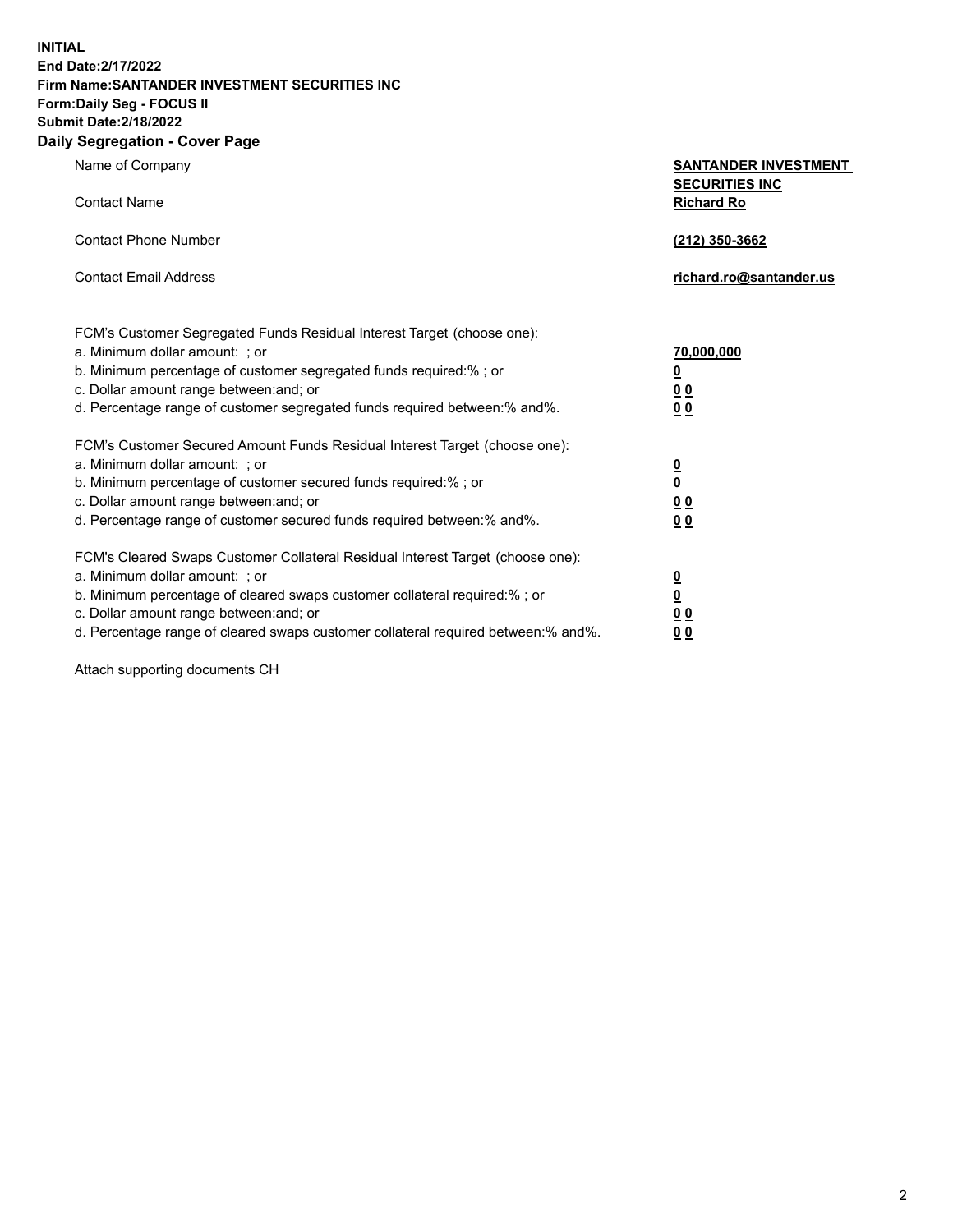## **INITIAL End Date:2/17/2022 Firm Name:SANTANDER INVESTMENT SECURITIES INC Form:Daily Seg - FOCUS II Submit Date:2/18/2022 Daily Segregation - Secured Amounts**

|     | Foreign Futures and Foreign Options Secured Amounts                                         |                   |
|-----|---------------------------------------------------------------------------------------------|-------------------|
|     | Amount required to be set aside pursuant to law, rule or regulation of a foreign            | $0$ [7305]        |
|     | government or a rule of a self-regulatory organization authorized thereunder                |                   |
| 1.  | Net ledger balance - Foreign Futures and Foreign Option Trading - All Customers             |                   |
|     | A. Cash                                                                                     | $0$ [7315]        |
|     | B. Securities (at market)                                                                   | $0$ [7317]        |
| 2.  | Net unrealized profit (loss) in open futures contracts traded on a foreign board of trade   | $0$ [7325]        |
| 3.  | Exchange traded options                                                                     |                   |
|     | a. Market value of open option contracts purchased on a foreign board of trade              | $0$ [7335]        |
|     | b. Market value of open contracts granted (sold) on a foreign board of trade                | $0$ [7337]        |
| 4.  | Net equity (deficit) (add lines 1. 2. and 3.)                                               | $0$ [7345]        |
| 5.  | Account liquidating to a deficit and account with a debit balances - gross amount           | $0$ [7351]        |
|     | Less: amount offset by customer owned securities                                            | 0 [7352] 0 [7354] |
| 6.  | Amount required to be set aside as the secured amount - Net Liquidating Equity              | $0$ [7355]        |
|     | Method (add lines 4 and 5)                                                                  |                   |
| 7.  | Greater of amount required to be set aside pursuant to foreign jurisdiction (above) or line | $0$ [7360]        |
|     | 6.                                                                                          |                   |
|     | FUNDS DEPOSITED IN SEPARATE REGULATION 30.7 ACCOUNTS                                        |                   |
| 1.  | Cash in banks                                                                               |                   |
|     | A. Banks located in the United States                                                       | $0$ [7500]        |
|     | B. Other banks qualified under Regulation 30.7                                              | 0 [7520] 0 [7530] |
| 2.  | <b>Securities</b>                                                                           |                   |
|     | A. In safekeeping with banks located in the United States                                   | $0$ [7540]        |
|     | B. In safekeeping with other banks qualified under Regulation 30.7                          | 0 [7560] 0 [7570] |
| 3.  | Equities with registered futures commission merchants                                       |                   |
|     | A. Cash                                                                                     | $0$ [7580]        |
|     | <b>B.</b> Securities                                                                        | $0$ [7590]        |
|     | C. Unrealized gain (loss) on open futures contracts                                         | $0$ [7600]        |
|     | D. Value of long option contracts                                                           | $0$ [7610]        |
|     | E. Value of short option contracts                                                          | 0 [7615] 0 [7620] |
| 4.  | Amounts held by clearing organizations of foreign boards of trade                           |                   |
|     | A. Cash                                                                                     | $0$ [7640]        |
|     | <b>B.</b> Securities                                                                        | $0$ [7650]        |
|     | C. Amount due to (from) clearing organization - daily variation                             | $0$ [7660]        |
|     | D. Value of long option contracts                                                           | $0$ [7670]        |
|     | E. Value of short option contracts                                                          | 0 [7675] 0 [7680] |
| 5.  | Amounts held by members of foreign boards of trade                                          |                   |
|     | A. Cash                                                                                     | $0$ [7700]        |
|     | <b>B.</b> Securities                                                                        | $0$ [7710]        |
|     | C. Unrealized gain (loss) on open futures contracts                                         | $0$ [7720]        |
|     | D. Value of long option contracts                                                           | $0$ [7730]        |
|     | E. Value of short option contracts                                                          | 0 [7735] 0 [7740] |
| 6.  | Amounts with other depositories designated by a foreign board of trade                      | $0$ [7760]        |
| 7.  | Segregated funds on hand                                                                    | $0$ [7765]        |
| 8.  | Total funds in separate section 30.7 accounts                                               | $0$ [7770]        |
| 9.  | Excess (deficiency) Set Aside for Secured Amount (subtract line 7 Secured Statement         | $0$ [7380]        |
|     | Page 1 from Line 8)                                                                         |                   |
| 10. | Management Target Amount for Excess funds in separate section 30.7 accounts                 | $0$ [7780]        |
| 11. | Excess (deficiency) funds in separate 30.7 accounts over (under) Management Target          | $0$ [7785]        |
|     |                                                                                             |                   |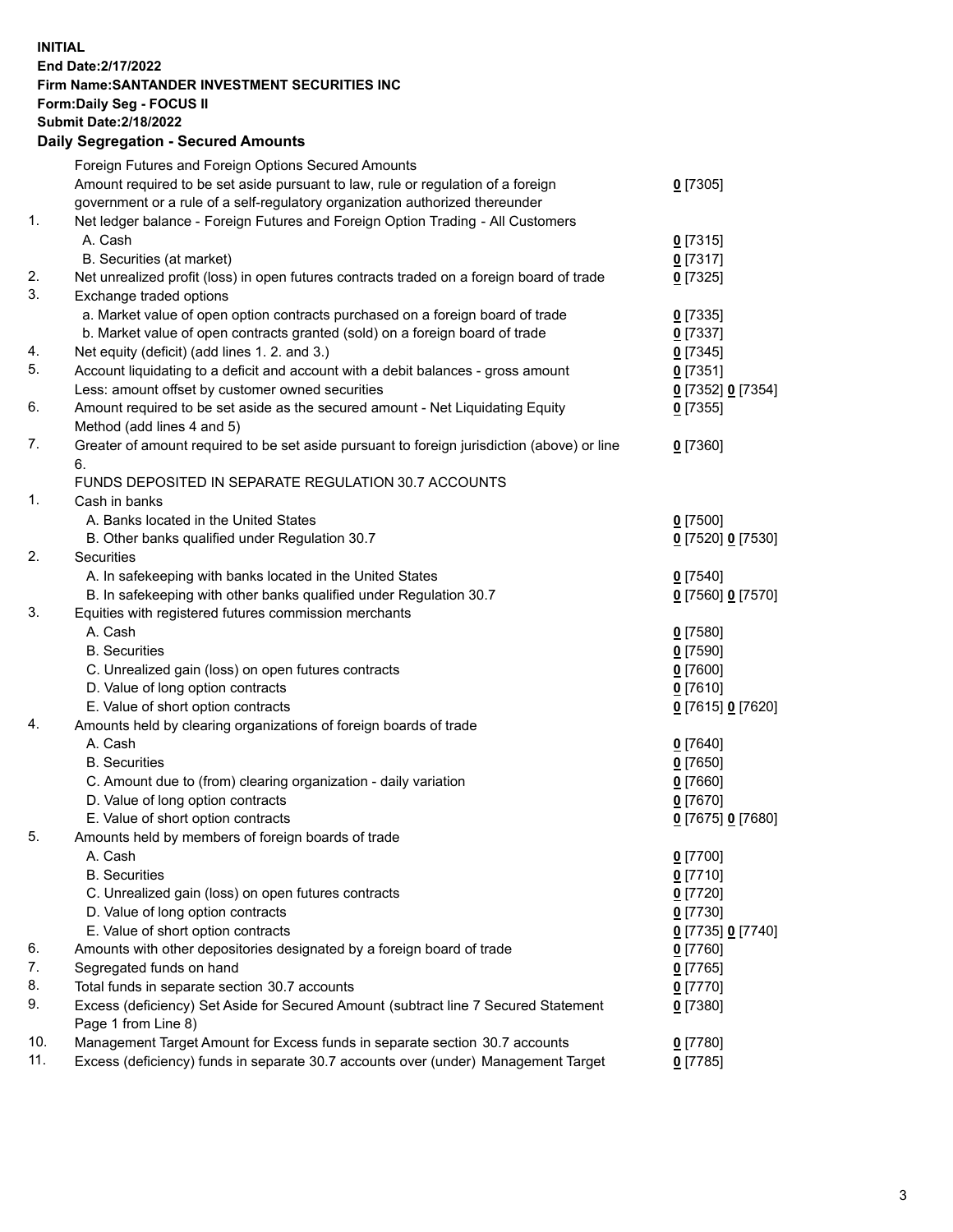| <b>INITIAL</b> |                                                                                            |                      |  |  |  |
|----------------|--------------------------------------------------------------------------------------------|----------------------|--|--|--|
|                | End Date: 2/17/2022                                                                        |                      |  |  |  |
|                | Firm Name: SANTANDER INVESTMENT SECURITIES INC                                             |                      |  |  |  |
|                | Form: Daily Seg - FOCUS II                                                                 |                      |  |  |  |
|                | <b>Submit Date: 2/18/2022</b>                                                              |                      |  |  |  |
|                | Daily Segregation - Segregation Statement                                                  |                      |  |  |  |
|                | SEGREGATION REQUIREMENTS(Section 4d(2) of the CEAct)                                       |                      |  |  |  |
| 1.             | Net ledger balance                                                                         |                      |  |  |  |
|                | A. Cash                                                                                    | 2,165,819,616 [7010] |  |  |  |
|                | B. Securities (at market)                                                                  | $0$ [7020]           |  |  |  |
| 2.             | Net unrealized profit (loss) in open futures contracts traded on a contract market         | -39,923,952 [7030]   |  |  |  |
| 3.             | Exchange traded options                                                                    |                      |  |  |  |
|                | A. Add market value of open option contracts purchased on a contract market                | 81,381,837 [7032]    |  |  |  |
|                | B. Deduct market value of open option contracts granted (sold) on a contract market        | -33,617,303 [7033]   |  |  |  |
| 4.             | Net equity (deficit) (add lines 1, 2 and 3)                                                | 2,173,660,198 [7040] |  |  |  |
| 5.             | Accounts liquidating to a deficit and accounts with                                        |                      |  |  |  |
|                | debit balances - gross amount                                                              | $0$ [7045]           |  |  |  |
|                | Less: amount offset by customer securities                                                 | 0 [7047] 0 [7050]    |  |  |  |
| 6.             | Amount required to be segregated (add lines 4 and 5)                                       | 2,173,660,198 [7060] |  |  |  |
|                | FUNDS IN SEGREGATED ACCOUNTS                                                               |                      |  |  |  |
| 7.             | Deposited in segregated funds bank accounts                                                |                      |  |  |  |
|                | A. Cash                                                                                    | 172,658,199 [7070]   |  |  |  |
|                | B. Securities representing investments of customers' funds (at market)                     | $0$ [7080]           |  |  |  |
|                | C. Securities held for particular customers or option customers in lieu of cash (at        | $0$ [7090]           |  |  |  |
|                | market)                                                                                    |                      |  |  |  |
| 8.             | Margins on deposit with derivatives clearing organizations of contract markets             |                      |  |  |  |
|                | A. Cash                                                                                    | 2,084,549,331 [7100] |  |  |  |
|                | B. Securities representing investments of customers' funds (at market)                     | $0$ [7110]           |  |  |  |
|                | C. Securities held for particular customers or option customers in lieu of cash (at        | $0$ [7120]           |  |  |  |
| 9.             | market)<br>Net settlement from (to) derivatives clearing organizations of contract markets | -58,716,069 [7130]   |  |  |  |
| 10.            | Exchange traded options                                                                    |                      |  |  |  |
|                | A. Value of open long option contracts                                                     | 81,381,837 [7132]    |  |  |  |
|                | B. Value of open short option contracts                                                    | -33,617,303 [7133]   |  |  |  |
| 11.            | Net equities with other FCMs                                                               |                      |  |  |  |
|                | A. Net liquidating equity                                                                  | $0$ [7140]           |  |  |  |
|                | B. Securities representing investments of customers' funds (at market)                     | $0$ [7160]           |  |  |  |
|                | C. Securities held for particular customers or option customers in lieu of cash (at        | $0$ [7170]           |  |  |  |
|                | market)                                                                                    |                      |  |  |  |
| 12.            | Segregated funds on hand                                                                   | $0$ [7150]           |  |  |  |
| 13.            | Total amount in segregation (add lines 7 through 12)                                       | 2,246,255,995 [7180] |  |  |  |
| 14.            | Excess (deficiency) funds in segregation (subtract line 6 from line 13)                    | 72,595,797 [7190]    |  |  |  |
| 15.            | Management Target Amount for Excess funds in segregation                                   | 70,000,000 [7194]    |  |  |  |
| 16.            | Excess (deficiency) funds in segregation over (under) Management Target Amount             | 2,595,797 [7198]     |  |  |  |
|                | <b>Excess</b>                                                                              |                      |  |  |  |